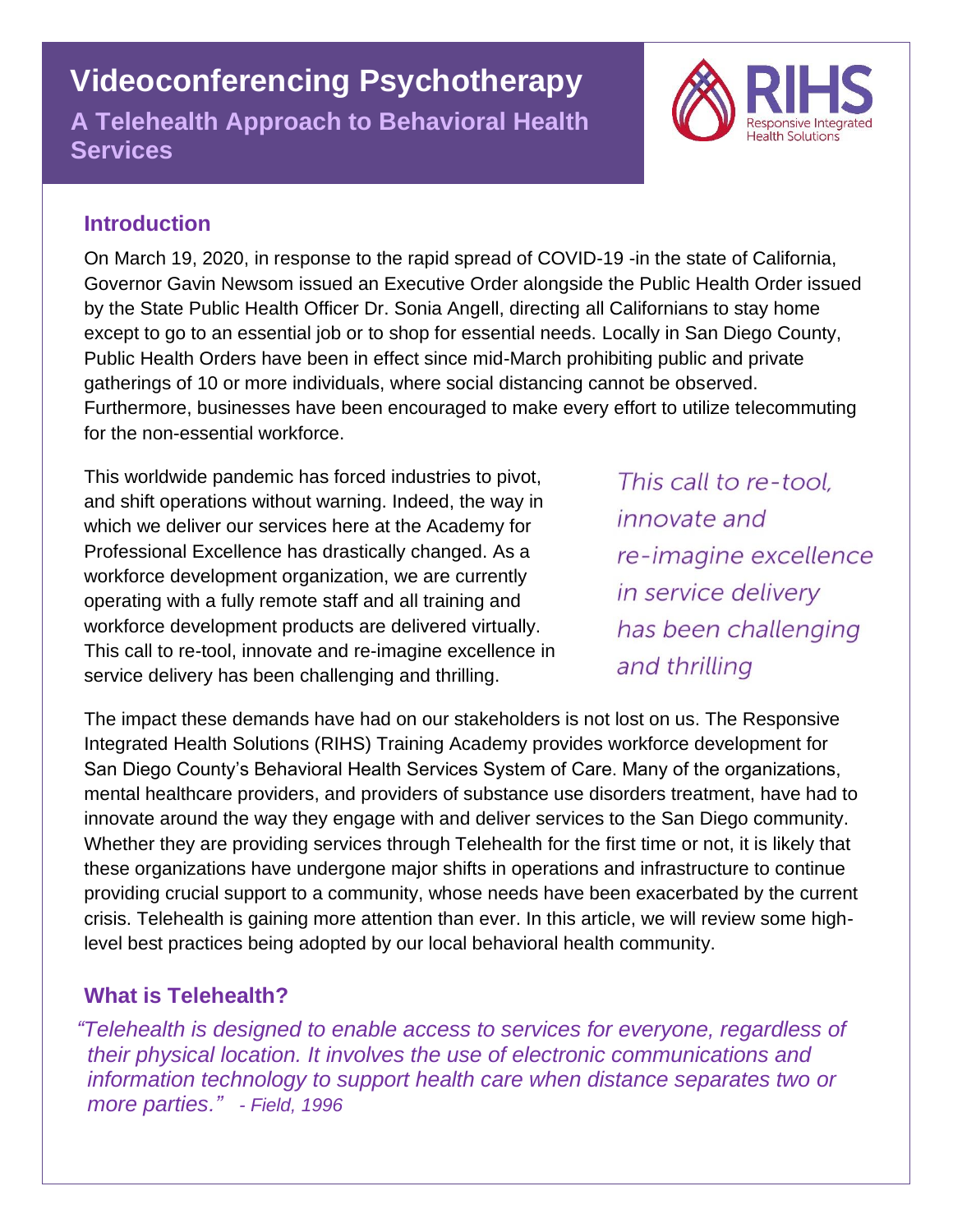**Telemental health** (TMH) and **Telebehavioral health** use communication technology to improve behavioral health services. The terms Telepsychiatry, in the management of psychotropic medications, or Telepsychology, when providing psychotherapy, are sometimes used when speaking about using communications technology to deliver services in those professions. (Thorp, 2020).

A telehealth encounter between a behavioral health provider and someone receiving services can encompass an assessment, psychoeducation, or psychotherapy using various technologies.

- **•** Synchronous Technologies involve streaming communication, in real time, continuously, among all parties. Typically, these would be telephones, online chat/instant messaging, live webinars, and video teleconferencing. These are best used for accountability, social engagement, and immediate feedback, but the need for scheduling can sometimes act as a barrier. (Thorp, 2020).
- **•** Asynchronous Technologies involve intermittent transmission of information and include electronic platforms such as websites, recorded webinars, online training, social media, mobile apps, email, and text messaging. These technologies provide greater flexibility. Users can access information on their own schedule. There is the risk however, that users may feel more isolated.
- **•** "Store-and-forward" involves health information, such as clinical notes or images, that are electronically available to practitioners at any time of day. (Thorp, 2020).

## **Videoconferencing Psychotherapy**

Steven R. Thorp, PhD, ABPP, an Associate Professor of Psychiatry at the University of California, San Diego (UCSD), and Program Director of the Posttraumatic Stress Disorders Clinical Team at the VA San Diego Healthcare System, coined the term "Videoconferencing Psychotherapy (VCP)" to describe using video teleconferencing platforms for psychotherapy with individuals, couples, groups, and families. (Backhaus et al., 2012).

In *Videoconferencing Psychotherapy: A Systematic Review (2012)*, he and colleagues revealed that there is strong evidence that VCP is efficacious. Specifically, he and colleagues found that there were no significant differences between in-person treatment and VCP outcomes for PTSD, anxiety and depression, eating disorders, anger, addictions, and physical health concerns. (Backhaus et al., 2012). He also studied Veterans receiving outpatient care for PTSD and discovered that they have adequate access to and an interest in using mobile health applications in the treatment of anxiety, anger management, sleep hygiene, PTSD symptoms and other mental health concerns. (Thorp et al., 2012).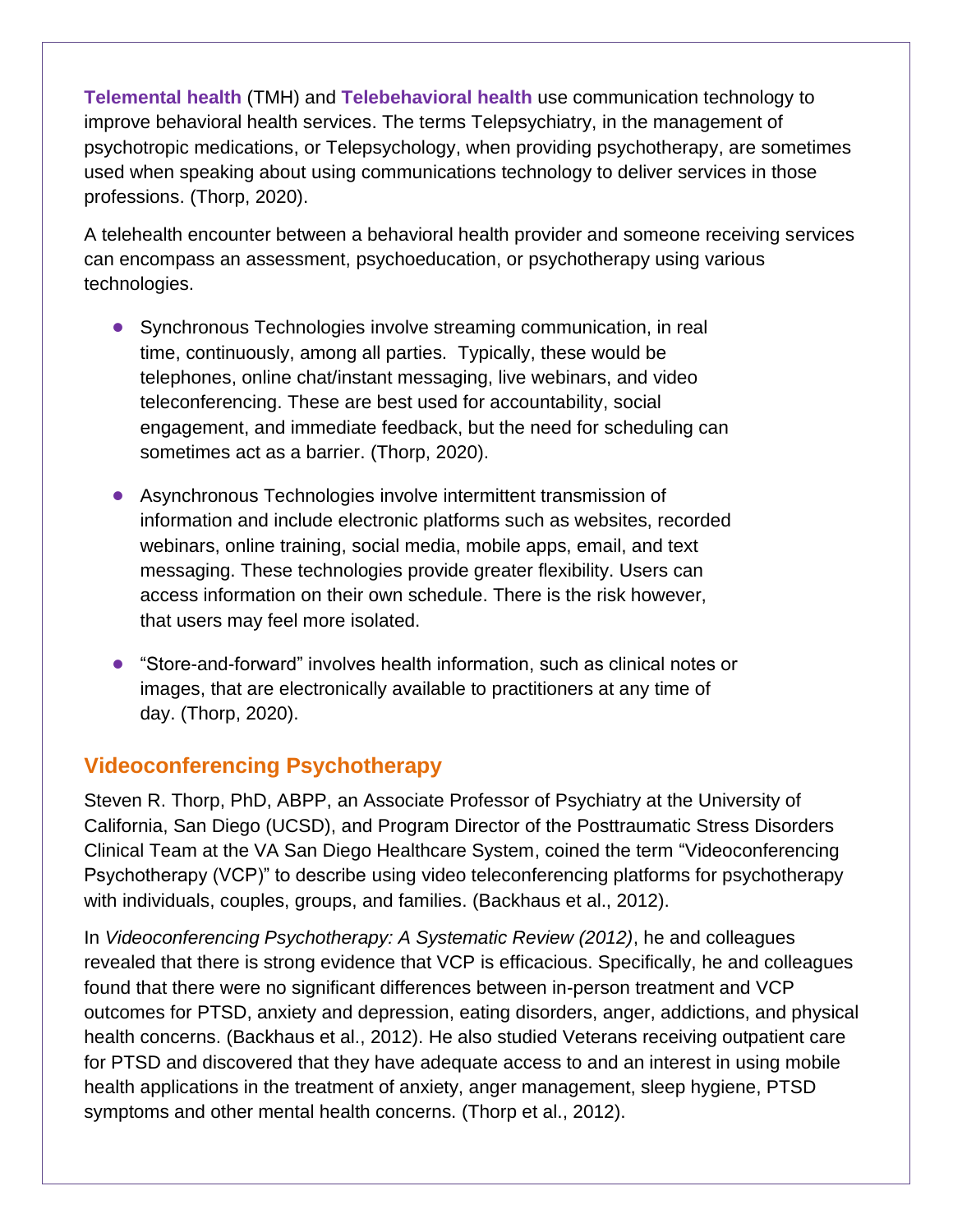# **Best practices for Applying VCP in Behavioral Health Treatment**

Dr. Thorp and colleagues have identified the following best practices for utilizing VCP in behavioral health treatment:

## **Framing VCP Positively and Setting Expectations**

#### **Talk Positively**

- $\Box$  Reassure people receiving services in the efficacy of VCP by having clinicians and staff talking positively about it.
- $\Box$  Highlight the advantages of VCP over in-person care (e.g., allows people to get services without travel, without parking, without waiting rooms, and without risk of contagious diseases like COVID-19).
	- It may be advantageous for assessors and therapists to meet with the people they serve in person initially, but it is not necessary to do so.

#### **Set Expectations**

 $\Box$  If you are starting work with a new person, explain what Telehealth will involve and have them sign a new (or supplementary) consent form with Telehealth information (more on that later).

 $\Box$  If you are transitioning an existing person you serve to Telehealth, explain that the mode of treatment will be slightly different.

- Explain that treatment through Telehealth works as well as inperson treatment, and since most of your work together involves talking and seeing each other, relatively little will change.
- Describe the new modality as "state-of-the-art" and "cutting edge": Convey excitement.
- Explain that you will be learning the nuances together, and that you're on the same team.

 State expectations clearly before the first VCP session: They should arrive on time, dressed as they would for an in-office session, and should (typically) not eat or allow distractions.

#### **Getting Started**

#### **Provider Preparation**

- $\Box$  Providers should dress professionally, not eat on camera, not allow interruptions, and be aware of what the person can see through the camera (e.g., messiness, photos, other rooms or people).
- Choose solid shirt/blouses ("telemedicine blue") rather than patterns, if possible.
- $\Box$  Allow some distance from the camera, if possible (to enhance "eye contact"), aiming for a "head and shoulders" view.
	- Have lighting on one's face; avoid windows or lights behind the speakers.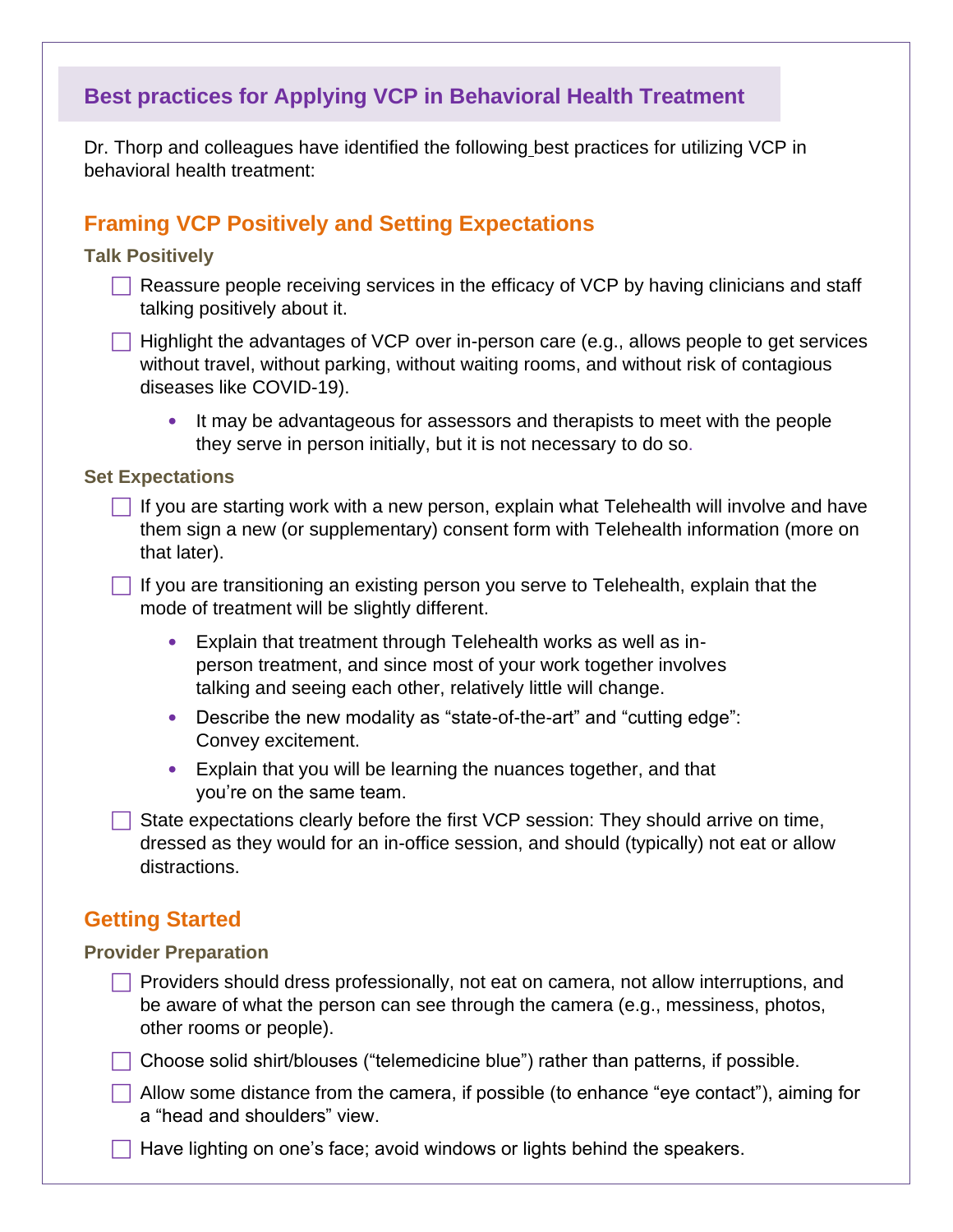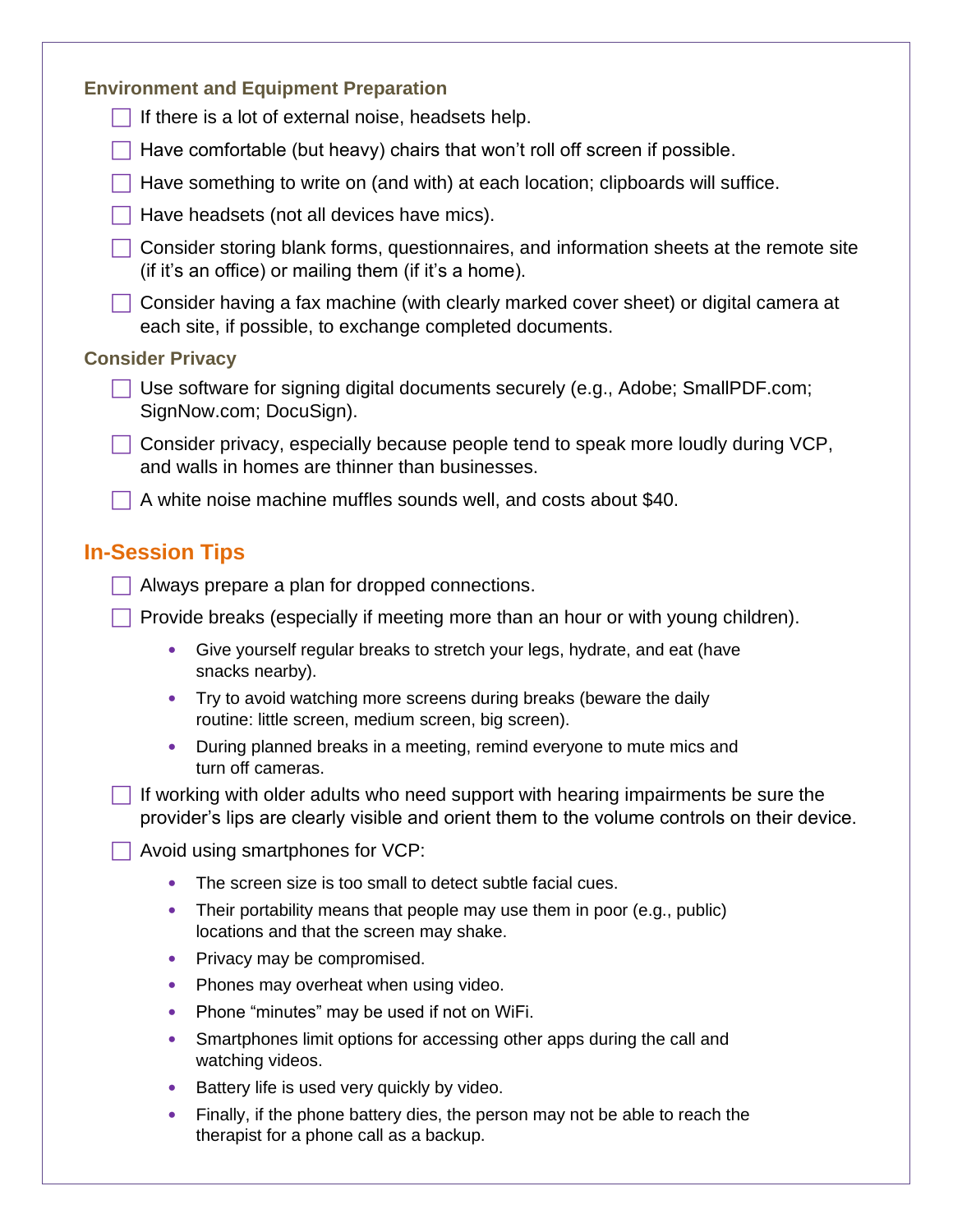$\Box$  Chat or messaging features can typically be made available during VCP, but it's best to use it sparingly.

- It can be a temporary backup if audio or video features are not working correctly.
- Bear in mind that if sessions are recorded, chats (even private chats) may be shared with the host of the meeting.

If exchanging video while teleconferencing, be sure that the audio is also shared, and be mindful of the strength of the device and connection from the person sharing it; ask the other party(ies) about the quality of the video soon after starting it.

- A backup is to point the camera at another screen that plays the video.
- If recording sessions, get permission from people first, add to consent, and provide the rationale.
- One hour of video recording takes about 200 MB consider secure cloud storage.
- The person on the remote side could take photographs or video of sessions, and even post those to social media, so be clear about your policy in writing (I suggest prohibiting it).
- Virtual backgrounds may be an option if your computer is powerful enough; even video backgrounds are available, and could be used to aid relaxation, although they may be distracting for standard sessions.
- Virtual backgrounds provide flexibility for physical locations; choose professional backgrounds and be aware that the camera may not display the speaker or objects as well if a virtual background is used.

(Thorp, 2020)

## **Common Barriers to the Success of VCP**

- Visual artifacts: frozen image, "ghost" images, tracer images, poor resolution (especially with regard to facial features).
- Audio artifacts: delay, echo, mechanical voices.
- **T** "Dropped calls" or lapses in internet connectivity.
- Challenges exchanging paperwork.
- $\Box$  Heavy Internet traffic on holidays.
- Apparent poor eye contact:+ sitting close to cameras and monitors.
- There is software that can correct the "gaze mismatch"; it can also be solved by sitting far away and zooming in if camera has zoom feature.

(Thorp, 2020)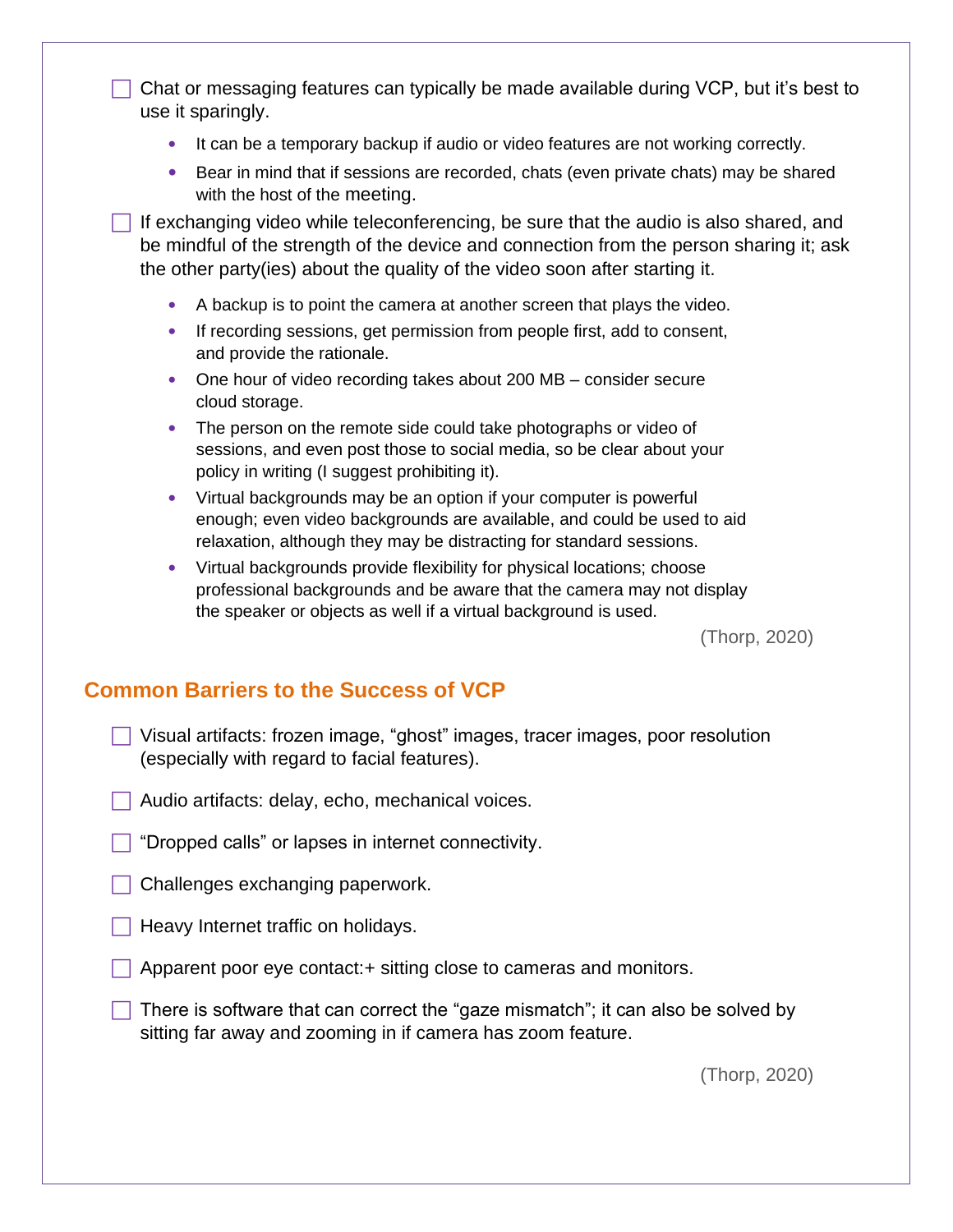## **Pros and Cons of Using VSP**

**Potential Pros of using VSP**

- Separation from contagious diseases.
- Separation from intimidating people.
- Easier to stop sessions on time.
- Implied authority of "being on TV."
- An advantage of VCP over simply providing treatment over the phone is that providers and those they serve can see and hear each other nearly as clearly as in person using this state-ofthe art, yet simple technology.
- Some people getting services prefer "therapeutic distance" of VCP (e.g., when sharing embarrassing/upsetting information); can serve as a "foot in the door" to other treatment.
- Older adults can successfully complete treatment; can utilize technology (such as raising volume on the computer or using headphones).

#### **Potential Cons of VCP**

- $\Box$  Harder to read emotions (e.g., sniffling due to sadness or cold symptoms).
- Can't see all of the person (e.g., fidgeting hands; bouncing legs; wheelchair).
- $\Box$  Cannot touch (e.g., shake hands) or smell the person (e.g., alcohol or body odor) or offer them a tissue.
- The people served may see the provider from their home, and they may not dress or groom like they normally would; they may eat during session or be interrupted by other people.
	- Providers may also see into their home, which can feel more personal than professional.
	- People may arrive to VCP wearing pajamas or little clothing.
	- People may call in from the bathroom, or in bed, or while driving, or while in Starbucks.
	- It is well established that VCP can lead to fatigue, due to:
		- ⁃ Discomfort due to "constant gaze."
		- ⁃ A scarceness of information from nonverbal language.
		- ⁃ A need to be more physically expressive.
		- ⁃ Headaches due to intense light on face.
		- ⁃ Distractions from devices (e.g., texts or emails popping up).
		- ⁃ Blur of "work time" and "personal time."